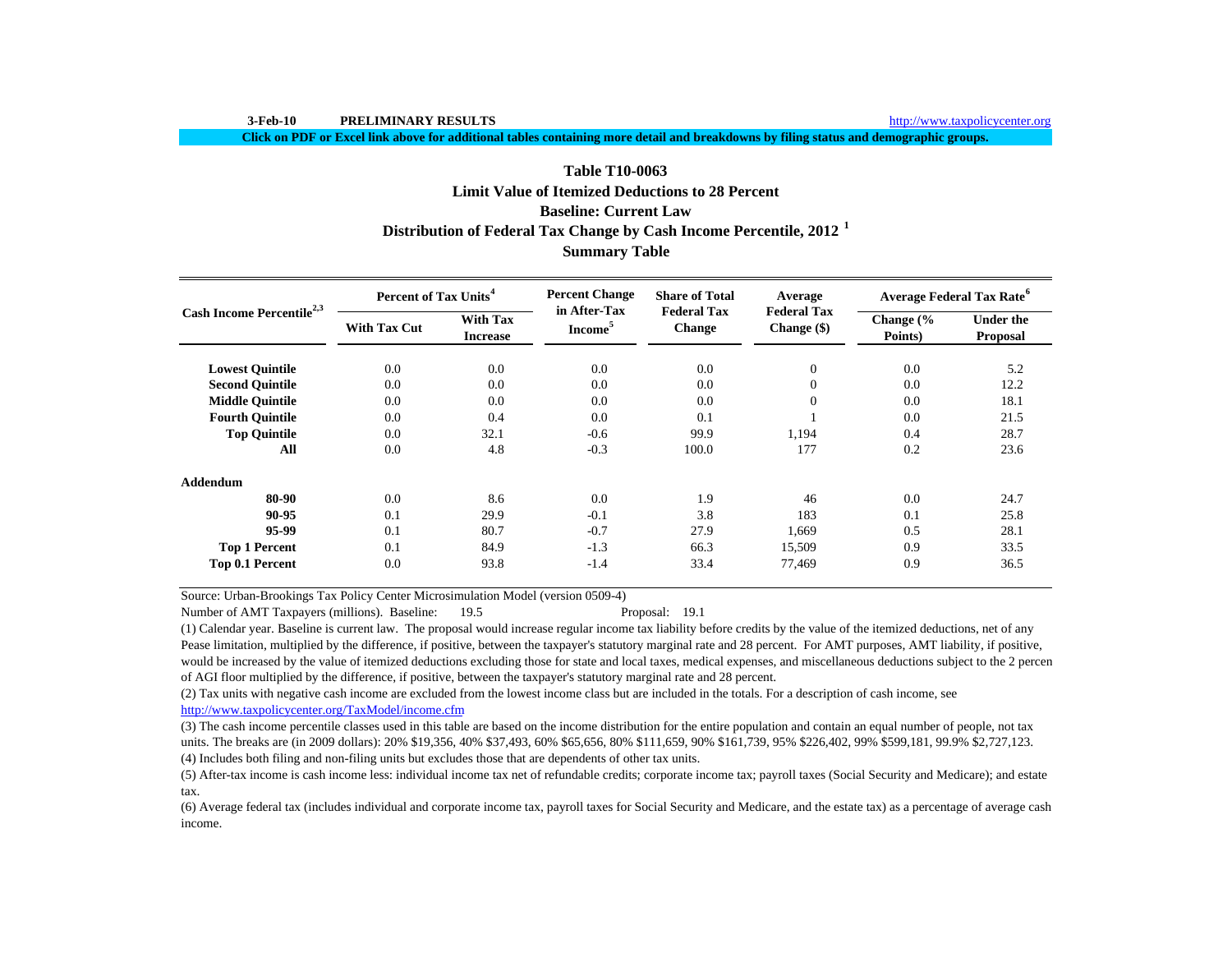# **Table T10-0063Limit Value of Itemized Deductions to 28 PercentBaseline: Current Law Distribution of Federal Tax Change by Cash Income Percentile, 2012 1 Detail Table**

| Cash Income Percentile <sup>2,3</sup> | Percent of Tax Units <sup>4</sup> |                             | <b>Percent Change</b><br>in After-Tax | <b>Share of Total</b>               | <b>Average Federal Tax Change</b> |         | <b>Share of Federal Taxes</b> |                              | <b>Average Federal Tax Rate</b> <sup>6</sup> |                              |
|---------------------------------------|-----------------------------------|-----------------------------|---------------------------------------|-------------------------------------|-----------------------------------|---------|-------------------------------|------------------------------|----------------------------------------------|------------------------------|
|                                       | <b>With Tax Cut</b>               | With Tax<br><b>Increase</b> | <b>Income</b>                         | <b>Federal Tax</b><br><b>Change</b> | <b>Dollars</b>                    | Percent | Change (%<br>Points)          | <b>Under the</b><br>Proposal | Change (%<br>Points)                         | <b>Under the</b><br>Proposal |
| <b>Lowest Quintile</b>                | 0.0                               | 0.0                         | 0.0                                   | 0.0                                 | $\theta$                          | 0.0     | 0.0                           | 0.8                          | 0.0                                          | 5.2                          |
| <b>Second Quintile</b>                | 0.0                               | 0.0                         | 0.0                                   | 0.0                                 | $\theta$                          | 0.0     | 0.0                           | 4.3                          | 0.0                                          | 12.2                         |
| <b>Middle Quintile</b>                | 0.0                               | 0.0                         | 0.0                                   | 0.0                                 | $\theta$                          | 0.0     | $-0.1$                        | 10.7                         | 0.0                                          | 18.1                         |
| <b>Fourth Quintile</b>                | 0.0                               | 0.4                         | 0.0                                   | 0.1                                 |                                   | 0.0     | $-0.2$                        | 18.0                         | 0.0                                          | 21.5                         |
| <b>Top Quintile</b>                   | 0.0                               | 32.1                        | $-0.6$                                | 99.9                                | 1,194                             | 1.5     | 0.3                           | 66.0                         | 0.4                                          | 28.7                         |
| All                                   | 0.0                               | 4.8                         | $-0.3$                                | 100.0                               | 177                               | 1.0     | 0.0                           | 100.0                        | 0.2                                          | 23.6                         |
| Addendum                              |                                   |                             |                                       |                                     |                                   |         |                               |                              |                                              |                              |
| 80-90                                 | 0.0                               | 8.6                         | 0.0                                   | 1.9                                 | 46                                | 0.1     | $-0.1$                        | 14.1                         | 0.0                                          | 24.7                         |
| 90-95                                 | 0.1                               | 29.9                        | $-0.1$                                | 3.8                                 | 183                               | 0.4     | $-0.1$                        | 10.3                         | 0.1                                          | 25.8                         |
| 95-99                                 | 0.1                               | 80.7                        | $-0.7$                                | 27.9                                | 1,669                             | 1.8     | 0.1                           | 16.0                         | 0.5                                          | 28.1                         |
| <b>Top 1 Percent</b>                  | 0.1                               | 84.9                        | $-1.3$                                | 66.3                                | 15,509                            | 2.6     | 0.4                           | 25.7                         | 0.9                                          | 33.5                         |
| Top 0.1 Percent                       | 0.0                               | 93.8                        | $-1.4$                                | 33.4                                | 77,469                            | 2.6     | 0.2                           | 12.9                         | 0.9                                          | 36.5                         |

#### **Baseline Distribution of Income and Federal Taxes**

**by Cash Income Percentile, 2012 <sup>1</sup>**

| Cash Income Percentile <sup>2,3</sup> | Tax Units <sup>4</sup> |                     | Average             | Average<br><b>Federal Tax</b> | Average After-                       | Average                                 | <b>Share of Pre-</b><br><b>Tax Income</b> | <b>Share of Post-</b><br><b>Tax Income</b> | Share of<br><b>Federal Taxes</b> |
|---------------------------------------|------------------------|---------------------|---------------------|-------------------------------|--------------------------------------|-----------------------------------------|-------------------------------------------|--------------------------------------------|----------------------------------|
|                                       | Number<br>(thousands)  | Percent of<br>Total | Income<br>(Dollars) | Burden<br>(Dollars)           | Tax Income <sup>5</sup><br>(Dollars) | <b>Federal Tax</b><br>Rate <sup>6</sup> | Percent of<br>Total                       | Percent of<br>Total                        | Percent of<br>Total              |
| <b>Lowest Quintile</b>                | 38,450                 | 24.4                | 11,600              | 599                           | 11,001                               | 5.2                                     | 3.7                                       | 4.6                                        | 0.8                              |
| <b>Second Quintile</b>                | 34,947                 | 22.2                | 28,852              | 3,509                         | 25,343                               | 12.2                                    | 8.4                                       | 9.7                                        | 4.4                              |
| <b>Middle Ouintile</b>                | 31,868                 | 20.3                | 52,224              | 9.475                         | 42,749                               | 18.1                                    | 13.9                                      | 14.8                                       | 10.8                             |
| <b>Fourth Ouintile</b>                | 26,646                 | 16.9                | 88,978              | 19,164                        | 69,814                               | 21.5                                    | 19.8                                      | 20.3                                       | 18.2                             |
| <b>Top Quintile</b>                   | 23,298                 | 14.8                | 280,229             | 79,103                        | 201.126                              | 28.2                                    | 54.5                                      | 51.0                                       | 65.7                             |
| All                                   | 157,348                | 100.0               | 76,169              | 17,826                        | 58,343                               | 23.4                                    | 100.0                                     | 100.0                                      | 100.0                            |
| Addendum                              |                        |                     |                     |                               |                                      |                                         |                                           |                                            |                                  |
| 80-90                                 | 11.720                 | 7.5                 | 138,385             | 34,076                        | 104.309                              | 24.6                                    | 13.5                                      | 13.3                                       | 14.2                             |
| 90-95                                 | 5,734                  | 3.6                 | 196,549             | 50,547                        | 146,002                              | 25.7                                    | 9.4                                       | 9.1                                        | 10.3                             |
| 95-99                                 | 4,655                  | 3.0                 | 345,574             | 95,585                        | 249.989                              | 27.7                                    | 13.4                                      | 12.7                                       | 15.9                             |
| <b>Top 1 Percent</b>                  | 1,190                  | 0.8                 | 1,825,188           | 595,812                       | 1,229,376                            | 32.6                                    | 18.1                                      | 15.9                                       | 25.3                             |
| Top 0.1 Percent                       | 120                    | 0.1                 | 8,367,274           | 2,978,313                     | 5,388,961                            | 35.6                                    | 8.4                                       | 7.0                                        | 12.7                             |

Source: Urban-Brookings Tax Policy Center Microsimulation Model (version 0509-4) Number of AMT Taxpayers (millions). Baseline: 19.5

(1) Calendar year. Baseline is current law. The proposal would increase regular income tax liability before credits by the value of the itemized deductions, net of any Pease limitation, multiplied by the difference, if pos between the taxpayer's statutory marginal rate and 28 percent. For AMT purposes, AMT liability, if positive, would be increased by the value of itemized deductions excluding those for state and local taxes, medical expense miscellaneous deductions subject to the 2 percent of AGI floor multiplied by the difference, if positive, between the taxpayer's statutory marginal rate and 28 percent.

(2) Tax units with negative cash income are excluded from the lowest income class but are included in the totals. For a description of cash income, see

http://www.taxpolicycenter.org/TaxModel/income.cfm

(3) The cash income percentile classes used in this table are based on the income distribution for the entire population and contain an equal number of people, not tax units. The breaks are (in 2009 dollars): 20% \$19,356,4 \$37,493, 60% \$65,656, 80% \$111,659, 90% \$161,739, 95% \$226,402, 99% \$599,181, 99.9% \$2,727,123.

(4) Includes both filing and non-filing units but excludes those that are dependents of other tax units.

(5) After-tax income is cash income less: individual income tax net of refundable credits; corporate income tax; payroll taxes (Social Security and Medicare); and estate tax.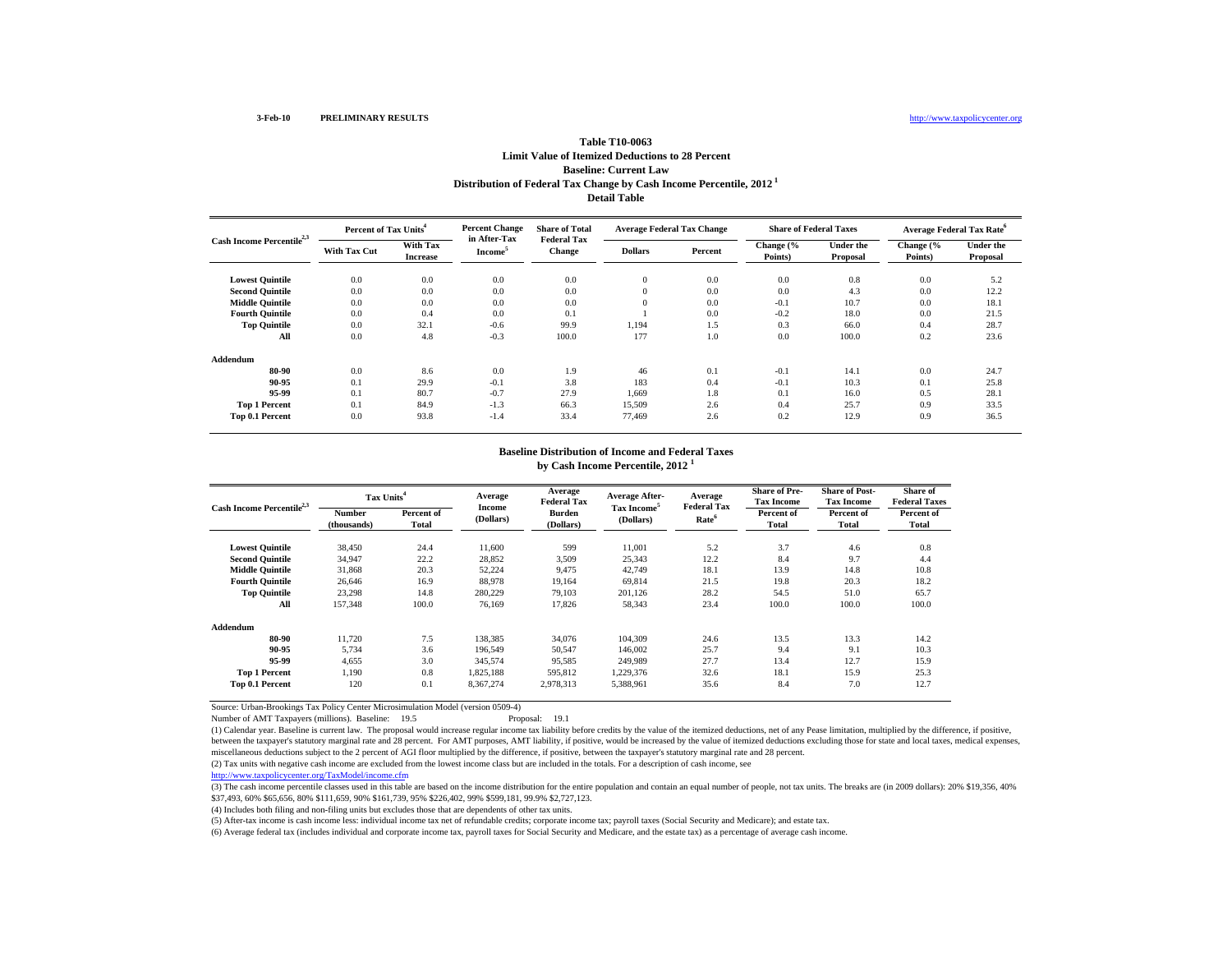## **Table T10-0063Limit Value of Itemized Deductions to 28 Percent Baseline: Current Law Distribution of Federal Tax Change by Cash Income Percentile Adjusted for Family Size, 2012 <sup>1</sup> Detail Table**

| Cash Income Percentile <sup>2,3</sup> | Percent of Tax Units <sup>4</sup> |                                    | <b>Percent Change</b><br>in After-Tax | <b>Share of Total</b>               | <b>Average Federal Tax Change</b> |         | <b>Share of Federal Taxes</b> |                              | Average Federal Tax Rate <sup>6</sup> |                              |
|---------------------------------------|-----------------------------------|------------------------------------|---------------------------------------|-------------------------------------|-----------------------------------|---------|-------------------------------|------------------------------|---------------------------------------|------------------------------|
|                                       | <b>With Tax Cut</b>               | <b>With Tax</b><br><b>Increase</b> | Income <sup>®</sup>                   | <b>Federal Tax</b><br><b>Change</b> | <b>Dollars</b>                    | Percent | Change (%<br>Points)          | <b>Under the</b><br>Proposal | Change (%<br>Points)                  | <b>Under the</b><br>Proposal |
| <b>Lowest Quintile</b>                | 0.0                               | 0.0                                | 0.0                                   | 0.0                                 | $\bf{0}$                          | 0.0     | 0.0                           | 0.3                          | 0.0                                   | 2.1                          |
| <b>Second Quintile</b>                | 0.0                               | 0.0                                | 0.0                                   | 0.0                                 | $\mathbf{0}$                      | 0.0     | 0.0                           | 3.2                          | 0.0                                   | 10.7                         |
| <b>Middle Quintile</b>                | 0.0                               | 0.0                                | 0.0                                   | 0.0                                 | $\theta$                          | 0.0     | $-0.1$                        | 8.7                          | 0.0                                   | 17.0                         |
| <b>Fourth Ouintile</b>                | 0.0                               | 0.0                                | 0.0                                   | 0.0                                 | $\theta$                          | 0.0     | $-0.2$                        | 17.2                         | 0.0                                   | 20.9                         |
| <b>Top Quintile</b>                   | 0.0                               | 25.3                               | $-0.6$                                | 100.0                               | 930                               | 1.4     | 0.3                           | 70.6                         | 0.4                                   | 28.4                         |
| All                                   | 0.0                               | 4.8                                | $-0.3$                                | 100.0                               | 177                               | 1.0     | 0.0                           | 100.0                        | 0.2                                   | 23.6                         |
| Addendum                              |                                   |                                    |                                       |                                     |                                   |         |                               |                              |                                       |                              |
| 80-90                                 | 0.0                               | 1.4                                | 0.0                                   | 0.3                                 |                                   | 0.0     | $-0.2$                        | 15.2                         | 0.0                                   | 24.3                         |
| 90-95                                 | 0.0                               | 25.0                               | $-0.1$                                | 3.9                                 | 144                               | 0.3     | $-0.1$                        | 11.5                         | 0.1                                   | 25.8                         |
| 95-99                                 | 0.1                               | 72.6                               | $-0.6$                                | 28.4                                | 1,332                             | 1.7     | 0.1                           | 17.2                         | 0.5                                   | 27.9                         |
| <b>Top 1 Percent</b>                  | 0.1                               | 82.4                               | $-1.2$                                | 67.4                                | 13,063                            | 2.5     | 0.4                           | 26.7                         | 0.8                                   | 33.2                         |
| Top 0.1 Percent                       | 0.0                               | 91.8                               | $-1.4$                                | 34.4                                | 67,190                            | 2.6     | 0.2                           | 13.4                         | 0.9                                   | 36.2                         |

#### **Baseline Distribution of Income and Federal Taxes**

**by Cash Income Percentile Adjusted for Family Size, 2012 <sup>1</sup>**

| Cash Income Percentile <sup>2,3</sup> | Tax Units <sup>4</sup> |                     | Average             | Average<br><b>Federal Tax</b> | Average After-                       | Average<br><b>Federal Tax</b> | <b>Share of Pre-</b><br><b>Tax Income</b> | <b>Share of Post-</b><br><b>Tax Income</b> | Share of<br><b>Federal Taxes</b> |
|---------------------------------------|------------------------|---------------------|---------------------|-------------------------------|--------------------------------------|-------------------------------|-------------------------------------------|--------------------------------------------|----------------------------------|
|                                       | Number<br>(thousands)  | Percent of<br>Total | Income<br>(Dollars) | <b>Burden</b><br>(Dollars)    | Tax Income <sup>5</sup><br>(Dollars) | Rate <sup>6</sup>             | Percent of<br>Total                       | Percent of<br>Total                        | Percent of<br>Total              |
| <b>Lowest Quintile</b>                | 31,706                 | 20.2                | 10,935              | 233                           | 10,703                               | 2.1                           | 2.9                                       | 3.7                                        | 0.3                              |
| <b>Second Quintile</b>                | 32,349                 | 20.6                | 26,208              | 2,812                         | 23,395                               | 10.7                          | 7.1                                       | 8.2                                        | 3.2                              |
| <b>Middle Quintile</b>                | 31,237                 | 19.9                | 46,322              | 7,852                         | 38.471                               | 17.0                          | 12.1                                      | 13.1                                       | 8.7                              |
| <b>Fourth Ouintile</b>                | 29,980                 | 19.1                | 77.565              | 16,224                        | 61,342                               | 20.9                          | 19.4                                      | 20.0                                       | 17.3                             |
| <b>Top Quintile</b>                   | 29.936                 | 19.0                | 235,547             | 65,847                        | 169,700                              | 28.0                          | 58.8                                      | 55.3                                       | 70.3                             |
| All                                   | 157,348                | 100.0               | 76,169              | 17,826                        | 58,343                               | 23.4                          | 100.0                                     | 100.0                                      | 100.0                            |
| Addendum                              |                        |                     |                     |                               |                                      |                               |                                           |                                            |                                  |
| 80-90                                 | 15.019                 | 9.6                 | 117.658             | 28,579                        | 89,079                               | 24.3                          | 14.7                                      | 14.6                                       | 15.3                             |
| 90-95                                 | 7,540                  | 4.8                 | 167,170             | 43,043                        | 124,127                              | 25.8                          | 10.5                                      | 10.2                                       | 11.6                             |
| 95-99                                 | 5,940                  | 3.8                 | 294,212             | 80,760                        | 213,452                              | 27.5                          | 14.6                                      | 13.8                                       | 17.1                             |
| <b>Top 1 Percent</b>                  | 1,436                  | 0.9                 | 1,584,726           | 513,626                       | 1,071,100                            | 32.4                          | 19.0                                      | 16.8                                       | 26.3                             |
| Top 0.1 Percent                       | 142                    | 0.1                 | 7,360,192           | 2,599,522                     | 4,760,670                            | 35.3                          | 8.7                                       | 7.4                                        | 13.2                             |

Source: Urban-Brookings Tax Policy Center Microsimulation Model (version 0509-4)

Number of AMT Taxpayers (millions). Baseline: 19.5 Proposal: 19.1

(1) Calendar year. Baseline is current law. The proposal would increase regular income tax liability before credits by the value of the itemized deductions, net of any Pease limitation, multiplied by the difference, if pos between the taxpayer's statutory marginal rate and 28 percent. For AMT purposes, AMT liability, if positive, would be increased by the value of itemized deductions excluding those for state and local taxes, medical expense miscellaneous deductions subject to the 2 percent of AGI floor multiplied by the difference, if positive, between the taxpayer's statutory marginal rate and 28 percent.

(2) Tax units with negative cash income are excluded from the lowest income class but are included in the totals. For a description of cash income, see

http://www.taxpolicycenter.org/TaxModel/income.cfm

(3) The cash income percentile classes used in this table are based on the income distribution for the entire population and contain an equal number of people, not tax units. The incomes used are adjusted for family size b by the square root of the number of people in the tax unit. The resulting percentile breaks are (in 2009 dollars): 20% \$13,219, 40% \$24,782, 60% \$41,864, 80% \$68,188, 90% \$97,830, 95% \$138,709, 99% \$361,983, 99.9% \$1,670,467.

(4) Includes both filing and non-filing units but excludes those that are dependents of other tax units.

(5) After-tax income is cash income less: individual income tax net of refundable credits; corporate income tax; payroll taxes (Social Security and Medicare); and estate tax.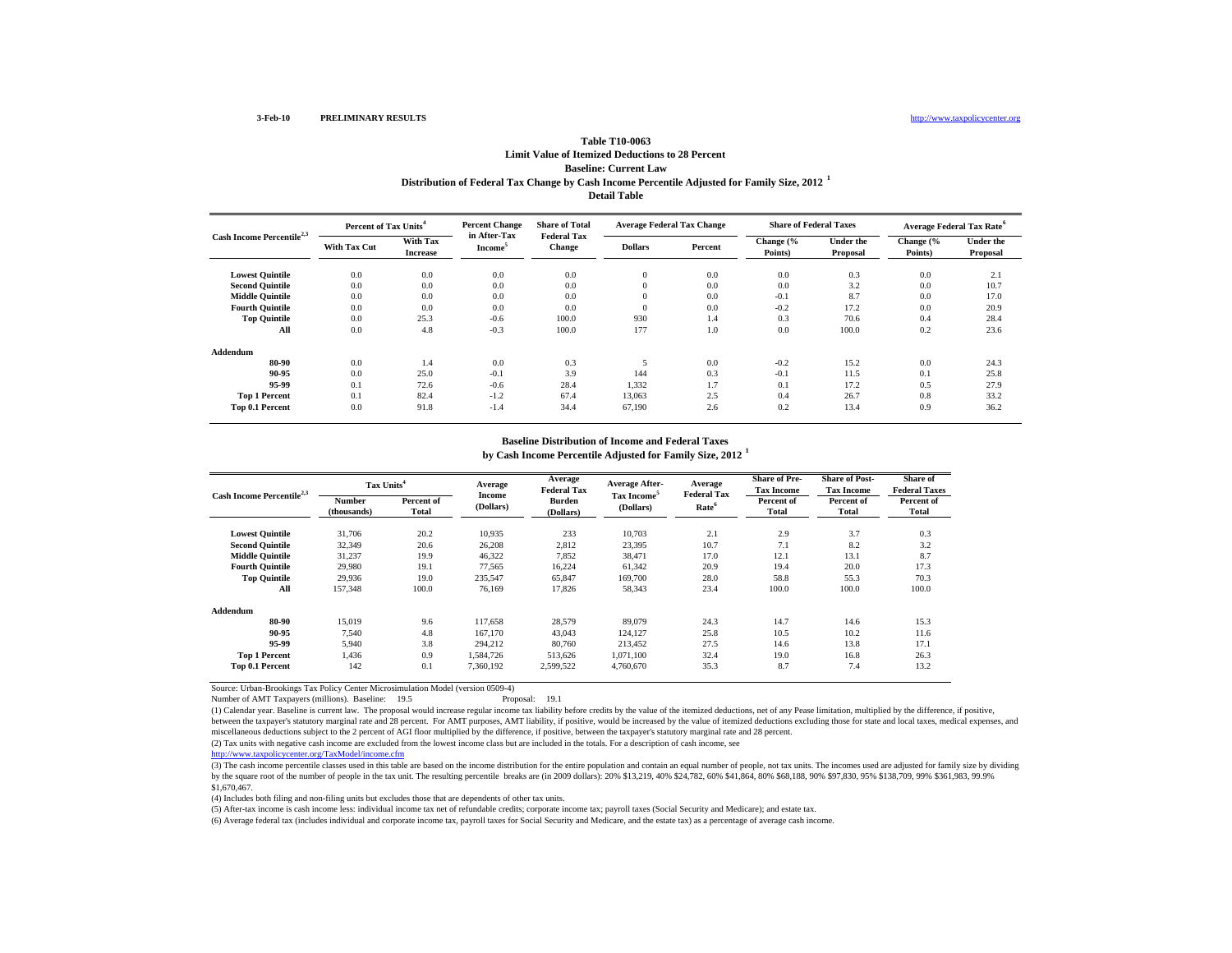# **Table T10-0063Limit Value of Itemized Deductions to 28 PercentBaseline: Current LawDistribution of Federal Tax Change by Cash Income Percentile Adjusted for Family Size, 2012 1 Detail Table - Single Tax Units**

| Cash Income Percentile <sup>2,3</sup> | Percent of Tax Units <sup>4</sup> |                             | <b>Percent Change</b><br>in After-Tax | <b>Share of Total</b>               | <b>Average Federal Tax Change</b> |         | <b>Share of Federal Taxes</b> |                              | <b>Average Federal Tax Rate</b> <sup>6</sup> |                              |
|---------------------------------------|-----------------------------------|-----------------------------|---------------------------------------|-------------------------------------|-----------------------------------|---------|-------------------------------|------------------------------|----------------------------------------------|------------------------------|
|                                       | <b>With Tax Cut</b>               | With Tax<br><b>Increase</b> | Income <sup>3</sup>                   | <b>Federal Tax</b><br><b>Change</b> | <b>Dollars</b>                    | Percent | Change (%<br>Points)          | <b>Under the</b><br>Proposal | Change (%<br>Points)                         | <b>Under the</b><br>Proposal |
| <b>Lowest Quintile</b>                | 0.0                               | 0.0                         | 0.0                                   | 0.0                                 | $\mathbf{0}$                      | 0.0     | 0.0                           | 1.5                          | 0.0                                          | 7.3                          |
| <b>Second Quintile</b>                | 0.0                               | 0.0                         | 0.0                                   | 0.0                                 | $\overline{0}$                    | 0.0     | 0.0                           | 5.2                          | 0.0                                          | 11.7                         |
| <b>Middle Quintile</b>                | 0.0                               | 0.0                         | 0.0                                   | 0.0                                 | $\mathbf{0}$                      | 0.0     | $-0.1$                        | 12.4                         | 0.0                                          | 18.1                         |
| <b>Fourth Quintile</b>                | 0.0                               | 0.0                         | 0.0                                   | 0.0                                 | $\overline{0}$                    | 0.0     | $-0.1$                        | 20.3                         | 0.0                                          | 22.0                         |
| <b>Top Quintile</b>                   | 0.0                               | 22.2                        | $-0.4$                                | 100.0                               | 453                               | 1.0     | 0.3                           | 60.5                         | 0.3                                          | 28.9                         |
| All                                   | 0.0                               | 3.1                         | $-0.2$                                | 100.0                               | 63                                | 0.6     | 0.0                           | 100.0                        | 0.1                                          | 23.1                         |
| Addendum                              |                                   |                             |                                       |                                     |                                   |         |                               |                              |                                              |                              |
| 80-90                                 | 0.0                               | 0.4                         | 0.0                                   | 0.2                                 | $\mathcal{L}$                     | 0.0     | $-0.1$                        | 15.5                         | 0.0                                          | 25.3                         |
| 90-95                                 | 0.0                               | 26.2                        | $-0.1$                                | 6.9                                 | 126                               | 0.4     | 0.0                           | 10.9                         | 0.1                                          | 27.0                         |
| 95-99                                 | 0.0                               | 66.7                        | $-0.4$                                | 25.7                                | 623                               | 1.1     | 0.1                           | 14.7                         | 0.3                                          | 28.0                         |
| <b>Top 1 Percent</b>                  | 0.2                               | 79.4                        | $-1.2$                                | 67.2                                | 8,092                             | 2.2     | 0.3                           | 19.4                         | 0.8                                          | 35.3                         |
| Top 0.1 Percent                       | 0.0                               | 91.7                        | $-1.5$                                | 35.7                                | 48,972                            | 2.5     | 0.2                           | 9.3                          | 0.9                                          | 39.1                         |

## **Baseline Distribution of Income and Federal Taxes**

**by Cash Income Percentile Adjusted for Family Size, 2012 <sup>1</sup>**

| Cash Income Percentile <sup>2,3</sup> |                       | Tax Units <sup>4</sup> |                     | Average<br><b>Federal Tax</b> | Average After-                       | Average                                 | <b>Share of Pre-</b><br><b>Tax Income</b> | <b>Share of Post-</b><br><b>Tax Income</b> | Share of<br><b>Federal Taxes</b> |
|---------------------------------------|-----------------------|------------------------|---------------------|-------------------------------|--------------------------------------|-----------------------------------------|-------------------------------------------|--------------------------------------------|----------------------------------|
|                                       | Number<br>(thousands) | Percent of<br>Total    | Income<br>(Dollars) | <b>Burden</b><br>(Dollars)    | Tax Income <sup>5</sup><br>(Dollars) | <b>Federal Tax</b><br>Rate <sup>6</sup> | Percent of<br>Total                       | Percent of<br>Total                        | Percent of<br>Total              |
| <b>Lowest Quintile</b>                | 16,972                | 24.6                   | 8,380               | 611                           | 7,769                                | 7.3                                     | 4.7                                       | 5.7                                        | 1.5                              |
| <b>Second Quintile</b>                | 15.474                | 22.5                   | 19,970              | 2,345                         | 17,625                               | 11.7                                    | 10.2                                      | 11.7                                       | 5.2                              |
| <b>Middle Quintile</b>                | 14,005                | 20.3                   | 34,261              | 6,183                         | 28,078                               | 18.1                                    | 15.9                                      | 16.9                                       | 12.5                             |
| <b>Fourth Ouintile</b>                | 11,543                | 16.8                   | 55,833              | 12,256                        | 43,577                               | 22.0                                    | 21.3                                      | 21.6                                       | 20.4                             |
| <b>Top Quintile</b>                   | 9,596                 | 13.9                   | 151,979             | 43,502                        | 108,477                              | 28.6                                    | 48.2                                      | 44.6                                       | 60.2                             |
| All                                   | 68,932                | 100.0                  | 43,878              | 10,053                        | 33,825                               | 22.9                                    | 100.0                                     | 100.0                                      | 100.0                            |
| Addendum                              |                       |                        |                     |                               |                                      |                                         |                                           |                                            |                                  |
| 80-90                                 | 5.066                 | 7.4                    | 84,037              | 21,258                        | 62,779                               | 25.3                                    | 14.1                                      | 13.6                                       | 15.5                             |
| 90-95                                 | 2.373                 | 3.4                    | 119,032             | 31,966                        | 87,066                               | 26.9                                    | 9.3                                       | 8.9                                        | 11.0                             |
| 95-99                                 | 1.795                 | 2.6                    | 204,548             | 56,595                        | 147,953                              | 27.7                                    | 12.1                                      | 11.4                                       | 14.7                             |
| <b>Top 1 Percent</b>                  | 361                   | 0.5                    | 1,060,631           | 366,389                       | 694.243                              | 34.5                                    | 12.7                                      | 10.8                                       | 19.1                             |
| Top 0.1 Percent                       | 32                    | 0.1                    | 5,243,107           | 1,999,153                     | 3,243,953                            | 38.1                                    | 5.5                                       | 4.4                                        | 9.1                              |

Source: Urban-Brookings Tax Policy Center Microsimulation Model (version 0509-4)

(1) Calendar year. Baseline is current law. The proposal would increase regular income tax liability before credits by the value of the itemized deductions, net of any Pease limitation, multiplied by the difference, if pos between the taxpayer's statutory marginal rate and 28 percent. For AMT purposes, AMT liability, if positive, would be increased by the value of itemized deductions excluding those for state and local taxes, medical expense miscellaneous deductions subject to the 2 percent of AGI floor multiplied by the difference, if positive, between the taxpayer's statutory marginal rate and 28 percent.

(2) Tax units with negative cash income are excluded from the lowest income class but are included in the totals. For a description of cash income, see

http://www.taxpolicycenter.org/TaxModel/income.cfm

(3) The cash income percentile classes used in this table are based on the income distribution for the entire population and contain an equal number of people, not tax units. The incomes used are adjusted for family size b by the square root of the number of people in the tax unit. The resulting percentile breaks are (in 2009 dollars): 20% \$13,219, 40% \$24,782, 60% \$41,864, 80% \$68,188, 90% \$97,830, 95% \$138,709, 99% \$361,983, 99.9% \$1,670,467.

(4) Includes both filing and non-filing units but excludes those that are dependents of other tax units.

(5) After-tax income is cash income less: individual income tax net of refundable credits; corporate income tax; payroll taxes (Social Security and Medicare); and estate tax.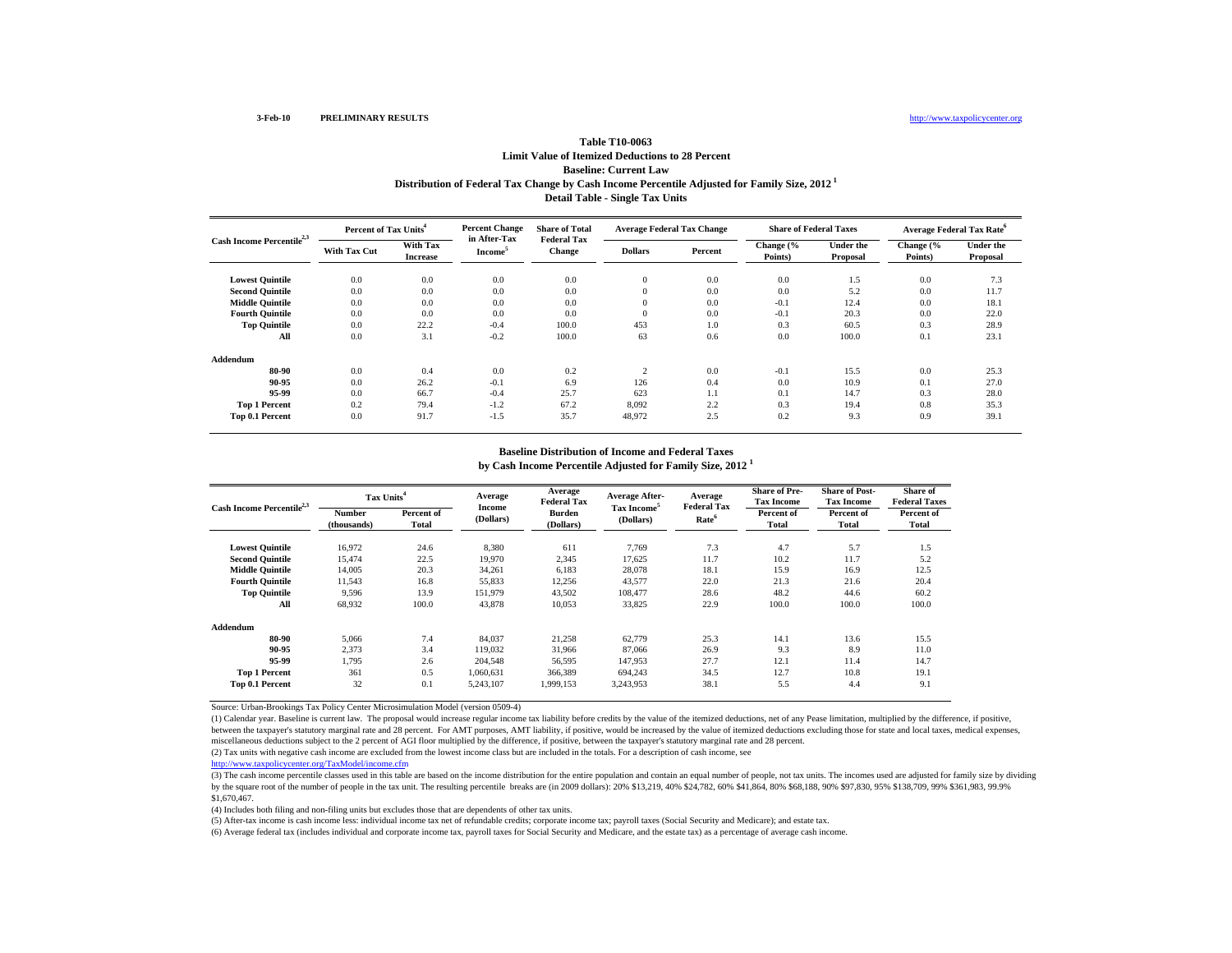# **Table T10-0063Limit Value of Itemized Deductions to 28 PercentBaseline: Current Law Distribution of Federal Tax Change by Cash Income Percentile Adjusted for Family Size, 2012 1 Detail Table - Married Tax Units Filing Jointly**

| Cash Income Percentile <sup>2,3</sup> | Percent of Tax Units <sup>4</sup> |                             | <b>Percent Change</b>               | <b>Share of Total</b>               | <b>Average Federal Tax Change</b> |         | <b>Share of Federal Taxes</b> |                       | <b>Average Federal Tax Rate</b> <sup>o</sup> |                              |
|---------------------------------------|-----------------------------------|-----------------------------|-------------------------------------|-------------------------------------|-----------------------------------|---------|-------------------------------|-----------------------|----------------------------------------------|------------------------------|
|                                       | With Tax Cut                      | With Tax<br><b>Increase</b> | in After-Tax<br>Income <sup>3</sup> | <b>Federal Tax</b><br><b>Change</b> | <b>Dollars</b>                    | Percent | Change (%<br>Points)          | Under the<br>Proposal | Change (%<br>Points)                         | <b>Under the</b><br>Proposal |
| <b>Lowest Quintile</b>                | 0.0                               | 0.0                         | 0.0                                 | 0.0                                 | $\mathbf{0}$                      | 0.0     | 0.0                           | 0.2                   | 0.0                                          | 3.0                          |
| <b>Second Quintile</b>                | 0.0                               | 0.0                         | 0.0                                 | 0.0                                 | $\mathbf{0}$                      | 0.0     | 0.0                           | 1.7                   | 0.0                                          | 10.6                         |
| <b>Middle Quintile</b>                | 0.0                               | 0.0                         | 0.0                                 | 0.0                                 | $\overline{0}$                    | 0.0     | $-0.1$                        | 5.6                   | 0.0                                          | 15.7                         |
| <b>Fourth Quintile</b>                | 0.0                               | 0.0                         | 0.0                                 | 0.0                                 | $\overline{0}$                    | 0.0     | $-0.2$                        | 15.1                  | 0.0                                          | 20.2                         |
| <b>Top Quintile</b>                   | 0.0                               | 27.4                        | $-0.6$                              | 100.0                               | 1,187                             | 1.5     | 0.3                           | 77.3                  | 0.4                                          | 28.2                         |
| All                                   | 0.0                               | 8.3                         | $-0.4$                              | 100.0                               | 360                               | 1.2     | 0.0                           | 100.0                 | 0.3                                          | 24.7                         |
| Addendum                              |                                   |                             |                                     |                                     |                                   |         |                               |                       |                                              |                              |
| 80-90                                 | 0.0                               | 1.6                         | 0.0                                 | 0.3                                 |                                   | 0.0     | $-0.2$                        | 15.3                  | 0.0                                          | 23.9                         |
| 90-95                                 | 0.0                               | 24.1                        | $-0.1$                              | 3.4                                 | 154                               | 0.3     | $-0.1$                        | 12.4                  | 0.1                                          | 25.5                         |
| 95-99                                 | 0.1                               | 75.7                        | $-0.7$                              | 29.5                                | 1,678                             | 1.8     | 0.1                           | 19.2                  | 0.5                                          | 28.0                         |
| <b>Top 1 Percent</b>                  | 0.1                               | 83.2                        | $-1.2$                              | 66.8                                | 14,536                            | 2.6     | 0.4                           | 30.4                  | 0.8                                          | 32.7                         |
| Top 0.1 Percent                       | 0.0                               | 91.9                        | $-1.4$                              | 32.9                                | 70,966                            | 2.6     | 0.2                           | 15.1                  | 0.9                                          | 35.7                         |

## **Baseline Distribution of Income and Federal Taxes**

**by Cash Income Percentile Adjusted for Family Size, 2012 <sup>1</sup>**

| Cash Income Percentile <sup>2,3</sup> | Tax Units <sup>4</sup>       |                     | Average             | Average<br><b>Federal Tax</b> | Average After-                       | Average                                 | <b>Share of Pre-</b><br><b>Tax Income</b> | <b>Share of Post-</b><br><b>Tax Income</b> | Share of<br><b>Federal Taxes</b> |
|---------------------------------------|------------------------------|---------------------|---------------------|-------------------------------|--------------------------------------|-----------------------------------------|-------------------------------------------|--------------------------------------------|----------------------------------|
|                                       | <b>Number</b><br>(thousands) | Percent of<br>Total | Income<br>(Dollars) | Burden<br>(Dollars)           | Tax Income <sup>5</sup><br>(Dollars) | <b>Federal Tax</b><br>Rate <sup>6</sup> | Percent of<br>Total                       | Percent of<br>Total                        | Percent of<br>Total              |
| <b>Lowest Quintile</b>                | 6,622                        | 10.8                | 14,526              | 428                           | 14,098                               | 3.0                                     | 1.2                                       | 1.6                                        | 0.2                              |
| <b>Second Quintile</b>                | 8,956                        | 14.6                | 33,405              | 3,549                         | 29,855                               | 10.6                                    | 3.9                                       | 4.6                                        | 1.7                              |
| <b>Middle Quintile</b>                | 11.470                       | 18.7                | 59,671              | 9,392                         | 50,279                               | 15.7                                    | 8.9                                       | 9.9                                        | 5.7                              |
| <b>Fourth Ouintile</b>                | 15,032                       | 24.5                | 95,023              | 19,237                        | 75,786                               | 20.2                                    | 18.5                                      | 19.5                                       | 15.3                             |
| <b>Top Quintile</b>                   | 18.609                       | 30.3                | 281,842             | 78,238                        | 203.604                              | 27.8                                    | 67.8                                      | 64.9                                       | 77.0                             |
| All                                   | 61,357                       | 100.0               | 126,020             | 30,803                        | 95,217                               | 24.4                                    | 100.0                                     | 100.0                                      | 100.0                            |
| Addendum                              |                              |                     |                     |                               |                                      |                                         |                                           |                                            |                                  |
| 80-90                                 | 8.860                        | 14.4                | 138,312             | 33,025                        | 105.286                              | 23.9                                    | 15.9                                      | 16.0                                       | 15.5                             |
| 90-95                                 | 4.843                        | 7.9                 | 192.091             | 48.811                        | 143.280                              | 25.4                                    | 12.0                                      | 11.9                                       | 12.5                             |
| 95-99                                 | 3.890                        | 6.3                 | 337,723             | 92,709                        | 245.014                              | 27.5                                    | 17.0                                      | 16.3                                       | 19.1                             |
| <b>Top 1 Percent</b>                  | 1,015                        | 1.7                 | 1,748,464           | 557,743                       | 1,190,721                            | 31.9                                    | 23.0                                      | 20.7                                       | 30.0                             |
| Top 0.1 Percent                       | 102                          | 0.2                 | 7,890,377           | 2,743,003                     | 5,147,375                            | 34.8                                    | 10.5                                      | 9.0                                        | 14.9                             |

Source: Urban-Brookings Tax Policy Center Microsimulation Model (version 0509-4)

(1) Calendar year. Baseline is current law. The proposal would increase regular income tax liability before credits by the value of the itemized deductions, net of any Pease limitation, multiplied by the difference, if pos between the taxpayer's statutory marginal rate and 28 percent. For AMT purposes, AMT liability, if positive, would be increased by the value of itemized deductions excluding those for state and local taxes, medical expense miscellaneous deductions subject to the 2 percent of AGI floor multiplied by the difference, if positive, between the taxpayer's statutory marginal rate and 28 percent.

(2) Tax units with negative cash income are excluded from the lowest income class but are included in the totals. For a description of cash income, see

http://www.taxpolicycenter.org/TaxModel/income.cfm

(3) The cash income percentile classes used in this table are based on the income distribution for the entire population and contain an equal number of people, not tax units. The incomes used are adjusted for family size b by the square root of the number of people in the tax unit. The resulting percentile breaks are (in 2009 dollars): 20% \$13,219, 40% \$24,782, 60% \$41,864, 80% \$68,188, 90% \$97,830, 95% \$138,709, 99% \$361,983, 99.9% \$1,670,467.

(4) Includes both filing and non-filing units but excludes those that are dependents of other tax units.

(5) After-tax income is cash income less: individual income tax net of refundable credits; corporate income tax; payroll taxes (Social Security and Medicare); and estate tax.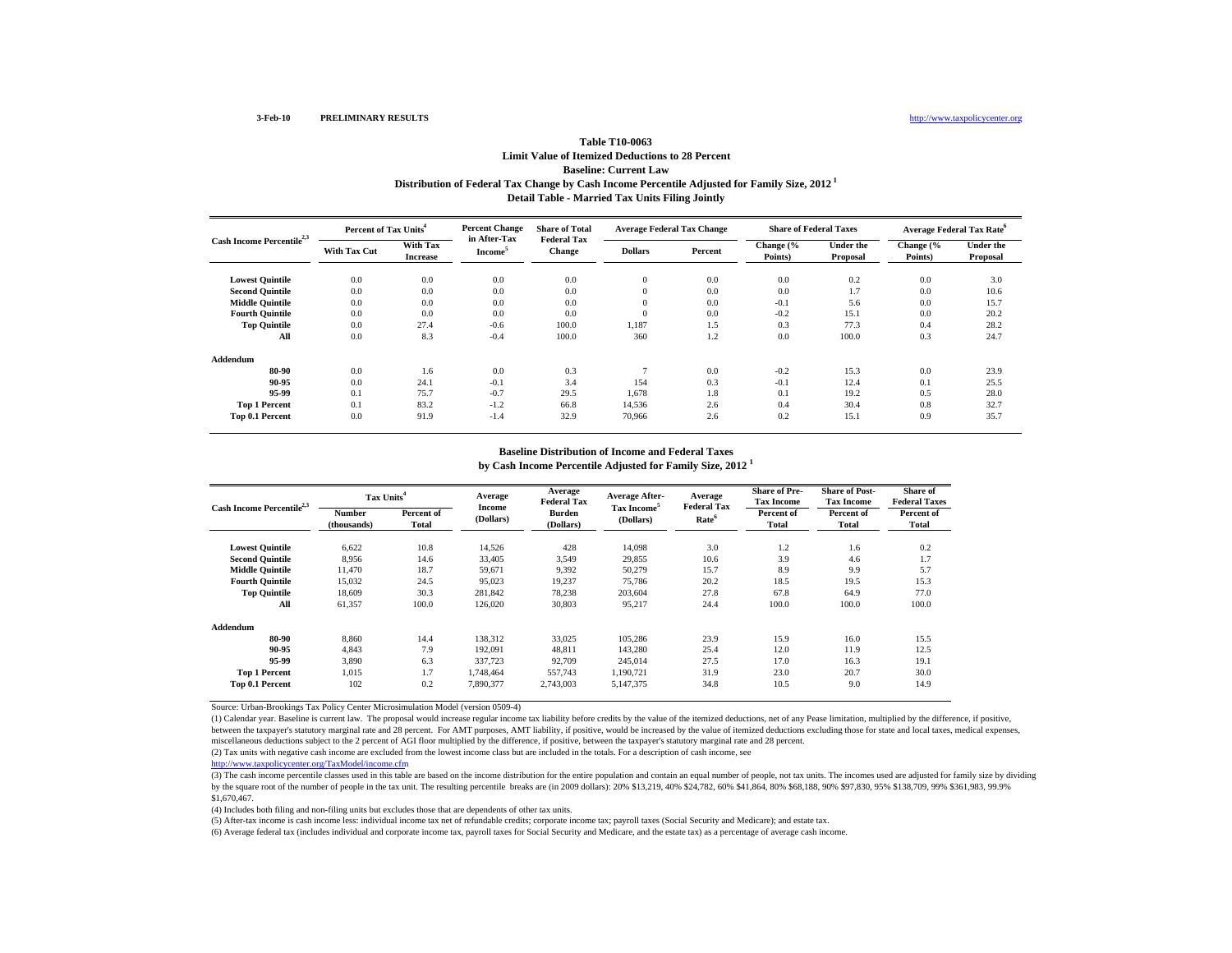## **Table T10-0063Limit Value of Itemized Deductions to 28 PercentBaseline: Current Law Distribution of Federal Tax Change by Cash Income Percentile Adjusted for Family Size, 2012 1 Detail Table - Head of Household Tax Units**

| Cash Income Percentile <sup>2,3</sup> | Percent of Tax Units <sup>4</sup> |                             | <b>Percent Change</b>               | <b>Share of Total</b>               | <b>Average Federal Tax Change</b> |         | <b>Share of Federal Taxes</b> |                              |                      | Average Federal Tax Rate <sup>6</sup> |
|---------------------------------------|-----------------------------------|-----------------------------|-------------------------------------|-------------------------------------|-----------------------------------|---------|-------------------------------|------------------------------|----------------------|---------------------------------------|
|                                       | <b>With Tax Cut</b>               | With Tax<br><b>Increase</b> | in After-Tax<br>Income <sup>3</sup> | <b>Federal Tax</b><br><b>Change</b> | <b>Dollars</b>                    | Percent | Change (%<br>Points)          | <b>Under the</b><br>Proposal | Change (%<br>Points) | <b>Under the</b><br>Proposal          |
| <b>Lowest Quintile</b>                | 0.0                               | 0.0                         | 0.0                                 | 0.0                                 | $\mathbf{0}$                      | 0.0     | 0.0                           | $-3.7$                       | 0.0                  | $-5.9$                                |
| <b>Second Quintile</b>                | 0.0                               | 0.0                         | 0.0                                 | 0.0                                 | $\mathbf{0}$                      | 0.0     | 0.0                           | 12.7                         | 0.0                  | 9.2                                   |
| <b>Middle Quintile</b>                | 0.0                               | 0.0                         | 0.0                                 | 0.0                                 | $\overline{0}$                    | 0.0     | $-0.1$                        | 27.3                         | 0.0                  | 17.7                                  |
| <b>Fourth Quintile</b>                | 0.0                               | 0.0                         | 0.0                                 | 0.0                                 | $\overline{0}$                    | 0.0     | $-0.1$                        | 27.9                         | 0.0                  | 21.7                                  |
| <b>Top Quintile</b>                   | 0.0                               | 16.6                        | $-0.3$                              | 100.0                               | 432                               | 0.9     | 0.2                           | 35.8                         | 0.2                  | 26.8                                  |
| All                                   | 0.0                               | 0.8                         | $-0.1$                              | 100.0                               | 22                                | 0.3     | 0.0                           | 100.0                        | 0.1                  | 16.2                                  |
| Addendum                              |                                   |                             |                                     |                                     |                                   |         |                               |                              |                      |                                       |
| 80-90                                 | 0.0                               | 1.9                         | 0.0                                 | 0.4                                 | 3                                 | 0.0     | 0.0                           | 13.5                         | 0.0                  | 24.7                                  |
| 90-95                                 | 0.0                               | 22.2                        | $-0.1$                              | 3.6                                 | 84                                | 0.2     | 0.0                           | 5.5                          | 0.1                  | 25.4                                  |
| 95-99                                 | 0.2                               | 64.6                        | $-0.5$                              | 31.1                                | 968                               | 1.4     | 0.1                           | 7.4                          | 0.4                  | 25.6                                  |
| <b>Top 1 Percent</b>                  | 0.0                               | 83.9                        | $-1.1$                              | 64.9                                | 10,539                            | 2.3     | 0.2                           | 9.4                          | 0.7                  | 33.1                                  |
| Top 0.1 Percent                       | 0.0                               | 90.2                        | $-1.2$                              | 28.6                                | 52,755                            | 2.2     | 0.1                           | 4.4                          | 0.8                  | 36.0                                  |

## **Baseline Distribution of Income and Federal Taxes**

**by Cash Income Percentile Adjusted for Family Size, 2012 <sup>1</sup>**

| Cash Income Percentile <sup>2,3</sup> |                       | Tax Units <sup>4</sup> |                     | Average<br><b>Federal Tax</b> | <b>Average After-</b>                | Average                                 | <b>Share of Pre-</b><br><b>Tax Income</b> | <b>Share of Post-</b><br><b>Tax Income</b> | Share of<br><b>Federal Taxes</b> |
|---------------------------------------|-----------------------|------------------------|---------------------|-------------------------------|--------------------------------------|-----------------------------------------|-------------------------------------------|--------------------------------------------|----------------------------------|
|                                       | Number<br>(thousands) | Percent of<br>Total    | Income<br>(Dollars) | Burden<br>(Dollars)           | Tax Income <sup>5</sup><br>(Dollars) | <b>Federal Tax</b><br>Rate <sup>6</sup> | Percent of<br>Total                       | Percent of<br>Total                        | Percent of<br>Total              |
| <b>Lowest Quintile</b>                | 7,840                 | 31.9                   | 13,490              | $-789$                        | 14,278                               | $-5.9$                                  | 10.3                                      | 13.0                                       | $-3.7$                           |
| <b>Second Quintile</b>                | 7,497                 | 30.5                   | 30,617              | 2,806                         | 27,811                               | 9.2                                     | 22.4                                      | 24.3                                       | 12.7                             |
| <b>Middle Quintile</b>                | 5,095                 | 20.8                   | 50,275              | 8,884                         | 41,391                               | 17.7                                    | 25.0                                      | 24.5                                       | 27.4                             |
| <b>Fourth Quintile</b>                | 2.777                 | 11.3                   | 76,881              | 16,686                        | 60.195                               | 21.7                                    | 20.8                                      | 19.4                                       | 28.0                             |
| <b>Top Quintile</b>                   | 1.242                 | 5.1                    | 178,521             | 47.379                        | 131,142                              | 26.5                                    | 21.6                                      | 18.9                                       | 35.6                             |
| All                                   | 24,547                | 100.0                  | 41,760              | 6,738                         | 35,022                               | 16.1                                    | 100.0                                     | 100.0                                      | 100.0                            |
| Addendum                              |                       |                        |                     |                               |                                      |                                         |                                           |                                            |                                  |
| 80-90                                 | 805                   | 3.3                    | 112.763             | 27.833                        | 84,930                               | 24.7                                    | 8.9                                       | 8.0                                        | 13.5                             |
| 90-95                                 | 232                   | 0.9                    | 154,893             | 39.264                        | 115.629                              | 25.4                                    | 3.5                                       | 3.1                                        | 5.5                              |
| 95-99                                 | 173                   | 0.7                    | 278,418             | 70.246                        | 208.172                              | 25.2                                    | 4.7                                       | 4.2                                        | 7.3                              |
| <b>Top 1 Percent</b>                  | 33                    | 0.1                    | 1,423,600           | 460,786                       | 962,813                              | 32.4                                    | 4.6                                       | 3.7                                        | 9.2                              |
| Top 0.1 Percent                       | 3                     | 0.0                    | 6,950,503           | 2,450,334                     | 4,500,170                            | 35.3                                    | 2.0                                       | 1.5                                        | 4.3                              |

Source: Urban-Brookings Tax Policy Center Microsimulation Model (version 0509-4)

(1) Calendar year. Baseline is current law. The proposal would increase regular income tax liability before credits by the value of the itemized deductions, net of any Pease limitation, multiplied by the difference, if pos between the taxpayer's statutory marginal rate and 28 percent. For AMT purposes, AMT liability, if positive, would be increased by the value of itemized deductions excluding those for state and local taxes, medical expense miscellaneous deductions subject to the 2 percent of AGI floor multiplied by the difference, if positive, between the taxpayer's statutory marginal rate and 28 percent.

(2) Tax units with negative cash income are excluded from the lowest income class but are included in the totals. For a description of cash income, see

http://www.taxpolicycenter.org/TaxModel/income.cfm

(3) The cash income percentile classes used in this table are based on the income distribution for the entire population and contain an equal number of people, not tax units. The incomes used are adjusted for family size b by the square root of the number of people in the tax unit. The resulting percentile breaks are (in 2009 dollars): 20% \$13,219, 40% \$24,782, 60% \$41,864, 80% \$68,188, 90% \$97,830, 95% \$138,709, 99% \$361,983, 99.9% \$1,670,467.

(4) Includes both filing and non-filing units but excludes those that are dependents of other tax units.

(5) After-tax income is cash income less: individual income tax net of refundable credits; corporate income tax; payroll taxes (Social Security and Medicare); and estate tax.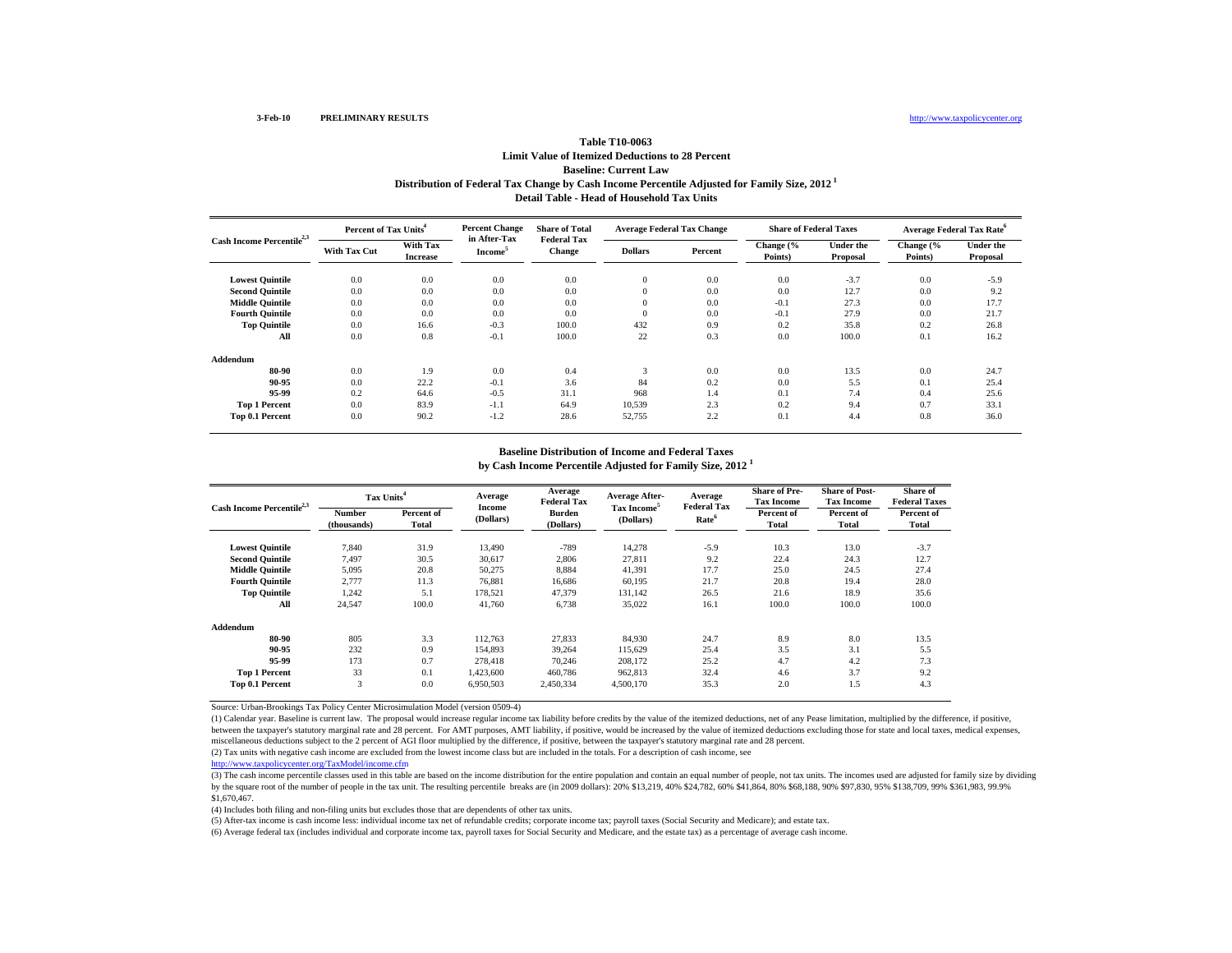## **Table T10-0063Limit Value of Itemized Deductions to 28 Percent Baseline: Current Law Distribution of Federal Tax Change by Cash Income Percentile Adjusted for Family Size, 2012 <sup>1</sup> Detail Table - Tax Units with Children**

| Cash Income Percentile <sup>2,3</sup> | Percent of Tax Units <sup>4</sup> |                             | <b>Percent Change</b>               | <b>Share of Total</b>               | <b>Average Federal Tax Change</b> |         | <b>Share of Federal Taxes</b> |                              | <b>Average Federal Tax Rate<sup>6</sup></b> |                              |
|---------------------------------------|-----------------------------------|-----------------------------|-------------------------------------|-------------------------------------|-----------------------------------|---------|-------------------------------|------------------------------|---------------------------------------------|------------------------------|
|                                       | <b>With Tax Cut</b>               | With Tax<br><b>Increase</b> | in After-Tax<br>Income <sup>3</sup> | <b>Federal Tax</b><br><b>Change</b> | <b>Dollars</b>                    | Percent | Change (%<br>Points)          | <b>Under the</b><br>Proposal | Change (%<br>Points)                        | <b>Under the</b><br>Proposal |
| <b>Lowest Quintile</b>                | 0.0                               | 0.0                         | 0.0                                 | 0.0                                 | $\theta$                          | 0.0     | 0.0                           | $-0.9$                       | 0.0                                         | $-6.6$                       |
| <b>Second Quintile</b>                | 0.0                               | 0.0                         | 0.0                                 | 0.0                                 | $\theta$                          | 0.0     | 0.0                           | 3.2                          | 0.0                                         | 10.0                         |
| <b>Middle Quintile</b>                | 0.0                               | 0.0                         | 0.0                                 | 0.0                                 | $\theta$                          | 0.0     | $-0.1$                        | 10.4                         | 0.0                                         | 18.2                         |
| <b>Fourth Quintile</b>                | 0.0                               | 0.1                         | 0.0                                 | 0.0                                 | $\theta$                          | 0.0     | $-0.2$                        | 20.2                         | 0.0                                         | 22.3                         |
| <b>Top Quintile</b>                   | 0.0                               | 35.5                        | $-0.7$                              | 100.0                               | 1,435                             | 1.6     | 0.4                           | 67.0                         | 0.5                                         | 29.4                         |
| All                                   | 0.0                               | 6.0                         | $-0.3$                              | 100.0                               | 243                               | 1.1     | 0.0                           | 100.0                        | 0.3                                         | 23.8                         |
| Addendum                              |                                   |                             |                                     |                                     |                                   |         |                               |                              |                                             |                              |
| 80-90                                 | 0.0                               | 4.2                         | 0.0                                 | 0.6                                 | 17                                | 0.0     | $-0.2$                        | 15.6                         | 0.0                                         | 25.2                         |
| 90-95                                 | 0.1                               | 52.3                        | $-0.2$                              | 5.6                                 | 340                               | 0.6     | $-0.1$                        | 10.6                         | 0.2                                         | 26.7                         |
| 95-99                                 | 0.1                               | 89.2                        | $-1.0$                              | 36.1                                | 2,753                             | 2.4     | 0.2                           | 16.5                         | 0.7                                         | 29.3                         |
| <b>Top 1 Percent</b>                  | 0.0                               | 90.7                        | $-1.3$                              | 57.6                                | 18,379                            | 2.6     | 0.4                           | 24.3                         | 0.9                                         | 34.7                         |
| Top 0.1 Percent                       | 0.0                               | 95.4                        | $-1.4$                              | 25.8                                | 85,589                            | 2.4     | 0.2                           | 11.6                         | 0.9                                         | 36.6                         |

#### **Baseline Distribution of Income and Federal Taxes**

**by Cash Income Percentile Adjusted for Family Size, 2012 <sup>1</sup>**

| Cash Income Percentile <sup>2,3</sup> | Tax Units <sup>4</sup> |                     | Average             | Average<br><b>Federal Tax</b> | <b>Average After-</b>                | Average                                 | <b>Share of Pre-</b><br><b>Tax Income</b> | <b>Share of Post-</b><br><b>Tax Income</b> | Share of<br><b>Federal Taxes</b> |
|---------------------------------------|------------------------|---------------------|---------------------|-------------------------------|--------------------------------------|-----------------------------------------|-------------------------------------------|--------------------------------------------|----------------------------------|
|                                       | Number<br>(thousands)  | Percent of<br>Total | Income<br>(Dollars) | <b>Burden</b><br>(Dollars)    | Tax Income <sup>5</sup><br>(Dollars) | <b>Federal Tax</b><br>Rate <sup>6</sup> | Percent of<br>Total                       | Percent of<br>Total                        | Percent of<br>Total              |
| <b>Lowest Quintile</b>                | 10.133                 | 20.6                | 14,723              | $-967$                        | 15,690                               | $-6.6$                                  | 3.2                                       | 4.4                                        | $-0.9$                           |
| <b>Second Ouintile</b>                | 10.359                 | 21.1                | 34.672              | 3,464                         | 31,209                               | 10.0                                    | 7.7                                       | 9.0                                        | 3.2                              |
| <b>Middle Ouintile</b>                | 10.251                 | 20.9                | 62,298              | 11,351                        | 50,947                               | 18.2                                    | 13.6                                      | 14.6                                       | 10.5                             |
| <b>Fourth Ouintile</b>                | 9,800                  | 19.9                | 103.142             | 23,023                        | 80,119                               | 22.3                                    | 21.6                                      | 21.9                                       | 20.4                             |
| <b>Top Quintile</b>                   | 8.315                  | 16.9                | 306,063             | 88,566                        | 217.497                              | 28.9                                    | 54.3                                      | 50.5                                       | 66.6                             |
| All                                   | 49,155                 | 100.0               | 95,419              | 22,496                        | 72,923                               | 23.6                                    | 100.0                                     | 100.0                                      | 100.0                            |
| Addendum                              |                        |                     |                     |                               |                                      |                                         |                                           |                                            |                                  |
| 80-90                                 | 4.398                  | 9.0                 | 157.496             | 39,721                        | 117,775                              | 25.2                                    | 14.8                                      | 14.5                                       | 15.8                             |
| 90-95                                 | 1.976                  | 4.0                 | 224,546             | 59,571                        | 164,974                              | 26.5                                    | 9.5                                       | 9.1                                        | 10.7                             |
| 95-99                                 | 1,567                  | 3.2                 | 400,356             | 114,595                       | 285,760                              | 28.6                                    | 13.4                                      | 12.5                                       | 16.2                             |
| <b>Top 1 Percent</b>                  | 374                    | 0.8                 | 2,088,455           | 706,992                       | 1.381.462                            | 33.9                                    | 16.7                                      | 14.4                                       | 23.9                             |
| Top 0.1 Percent                       | 36                     | 0.1                 | 9.839.694           | 3.520.023                     | 6.319.671                            | 35.8                                    | 7.6                                       | 6.4                                        | 11.5                             |

Source: Urban-Brookings Tax Policy Center Microsimulation Model (version 0509-4)

Note: Tax units with children are those claiming an exemption for children at home or away from home.

(1) Calendar year. Baseline is current law. The proposal would increase regular income tax liability before credits by the value of the itemized deductions, net of any Pease limitation, multiplied by the difference, if pos between the taxpayer's statutory marginal rate and 28 percent. For AMT purposes, AMT liability, if positive, would be increased by the value of itemized deductions excluding those for state and local taxes, medical expense miscellaneous deductions subject to the 2 percent of AGI floor multiplied by the difference, if positive, between the taxpayer's statutory marginal rate and 28 percent.

(2) Tax units with negative cash income are excluded from the lowest income class but are included in the totals. For a description of cash income, see

http://www.taxpolicycenter.org/TaxModel/income.cfm

(3) The cash income percentile classes used in this table are based on the income distribution for the entire population and contain an equal number of people, not tax units. The incomes used are adjusted for family size b by the square root of the number of people in the tax unit. The resulting percentile breaks are (in 2009 dollars): 20% \$13,219, 40% \$24,782, 60% \$41,864, 80% \$68,188, 90% \$97,830, 95% \$138,709, 99% \$361,983, 99.9% \$1,670,467.

(4) Includes both filing and non-filing units but excludes those that are dependents of other tax units.

(5) After-tax income is cash income less: individual income tax net of refundable credits; corporate income tax; payroll taxes (Social Security and Medicare); and estate tax.